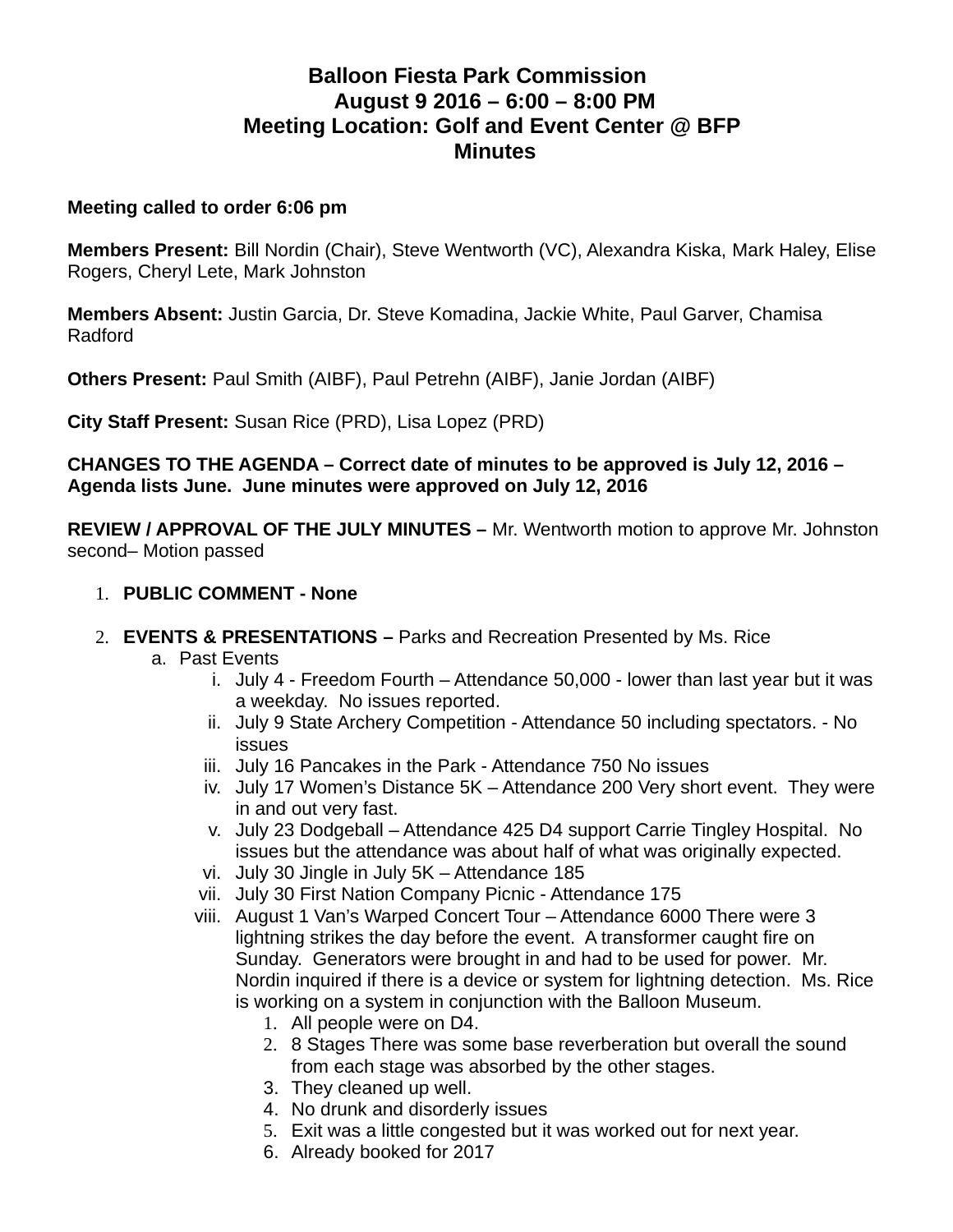- 7. Mr. Wentworth inquired why Bernalillo County Sherriff's Department was used – They were used due to past experience and an established relationship.
- 8. Mr. Wentworth reported that no noise complaints were received.
- ix. August 5 cancelled -UV Splash Color 5K
- b. Future Events
	- i. August 18 Adult Swim Cartoon Drive-In Expected attendance 1000 East parking lot. North parking lot use only.
	- ii. August 20 Running of the Chihuahuas Expected attendance 1000.
	- iii. August 20-21 Buzz Avril Model Airplane Contest Expected attendance 50
	- iv. August 27 ACT Hazardous Residential Waste Disposal Expected attendance 600 (cars) East parking lot will be used. 2 lanes of traffic flow as drop off are done.
- c. Events for Discussion None

# 3. **REPORTS / UPDATES**

- a. **Department of Municipal Development** None
- b. **Albuquerque International Balloon Fiesta** Presented by Mr. Smith
	- i. Update 2016 Fiesta Paul Young is the music performer.
	- ii. Presidents Compound Electrical Work waste excavation plan has been approved by the State of NM. Expected completion is before Fiesta.
	- iii. The first Women's National competition will occur during Fiesta this year.
	- iv. Chris Young is the Fiesta's headline music performer
	- v. Late pilot registrations have been happening. They are full.
	- vi. Most of the RV parking spots are already full Very few days left.
	- vii. Sandia Pueblo is allowing only emergency landings this year. A balloon can go to Bernalillo or Placitas or attempt to go further west for a landing.
	- viii. Sister's parking lot is expected to be tentative approval.
	- ix. FAI World Air Games for 2020. Letter of intent was sent in June. Albuquerque is on the short list of locations. Application fee has been requested. The City/State needs to commit to the funds or we will not get the award – Several millions of dollars. More details will be available later in the week.

### c. **Anderson Abruzzo Albuquerque International Balloon Museum –** Mr. Nordin reviewed the information. Provided by Mr. Garver.

- i. Past Events
	- 1. July 6, 20, and August 3, 2016, 6:00 to 8:00 p.m. **Stories in the Night Sky and Concert Series** –
	- 2. approximately 400 attendance on July 6 and 20;
	- 3. approximately 500 on August 3.
	- 4. This free event included interactive arts and music presentations for young audiences, followed by an hour-long performance by various musical groups. Lawn seating was provided and people brought picnics or bought food from food trucks.
- ii. Future events
	- 1. **Macaroni and Cheese Festival** August 20, 2:00 p.m. to 6:00 p.m. 5000 projected attendance; 21+ years of age or older to attend Food, drink, games, concert by Kat DeLuna
	- 2. **ABQ Mini-Maker Faire** August 27, 10:00 a.m. to 6:00 p.m. and August 28, 11:00 a.m. to 5:00 p.m. 4000 projected total attendance. A family-